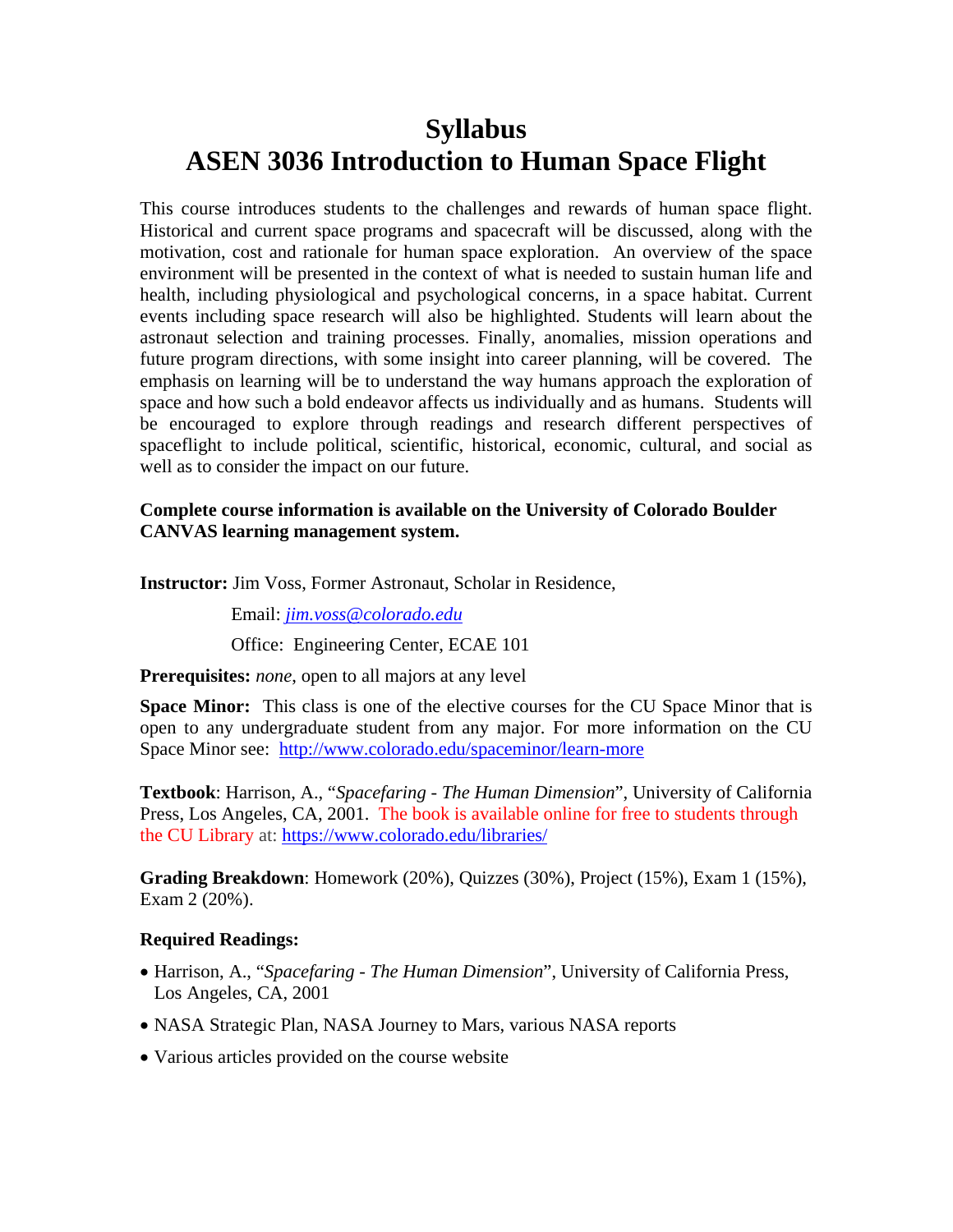#### **Suggested Readings:**

- O'Neill, G. K., *The High Frontier - Human Colonies in Space*, Space Studies Institute Press, Princeton, NJ, 1989
- Hurt, H., *For All Mankind*, The Atlantic Monthly Press, New York, NY, 1988
- Kranz, G. *Failure Is Not an Option*, Simon and Schuster, New York, NY, 2000
- Burrough, B., *Dragonfly – NASA and the Crisis Aboard Mir*, Harper Collins, New York, NY, 1998
- Jones, T., *Sky Walking – An Astronaut's Memoir*, Harper Collins, New York, NY, 2006
- Mullane, M., *Riding Rockets – The Outrageous Tales of a Space Shuttle Astronaut*, Scribner, New York, NY, 2006
- Any science fiction by H.G. Wells, Jules Verne, Isaac Asimov, Robert Heinlein, Arthur C. Clark

### **Essay / Project / Case Study:**

- Students will research and write about topics associated with human spaceflight and the social, political, and technical implications. Essays or case study format is used to explore complex human spaceflight issues to extend the students knowledge and allow detailed contextual analysis of specific topics or events. Students will be asked to write about current topics associated with human spaceflight. Examples are:
- Future human space exploration
- Political and budget implications to human spaceflight
- Human spacecraft and their systems systems
- US space accidents

A project assignment is used to have students develop a plan for an exploration spacecraft using all information learned in the semester about human spacecraft systems. Result of the project will be a written report or a verbal presentation.

#### **Lecture Topics:**

Introduction and Course Overview. Why Space? History of Human Spaceflight Spacecraft Overview Space Environment Life Support Requirements Physiological Effects and Countermeasures Operational Space Medicine Spaceflight Analogs and Human Factors Life Support Systems Habitability and Crew Accommodations Astronaut Selection and Training Psychology of Spaceflight - Group Dynamics, Stress, and Coping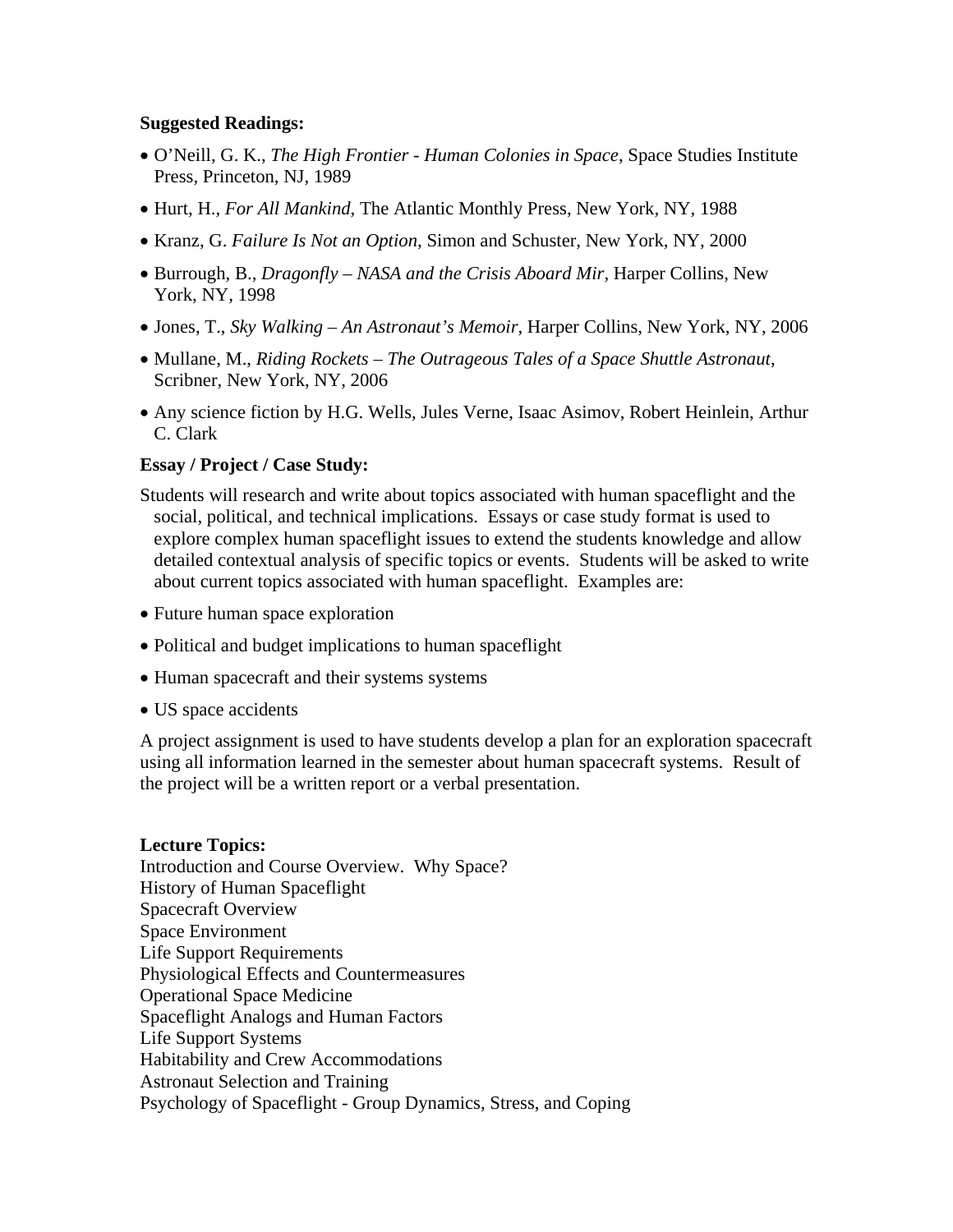Space Accidents and Anomalies Working in Space Robotics Extra Vehicular Activity - Physiology and Space Suit Design Special Topic – Guest Lecture Mission Operations and Planning Surface Elements Space Research Space Tourism Next Human Spacecraft Systems Space Future – Settlements, Migration Space Career Planning Space Policy and Funding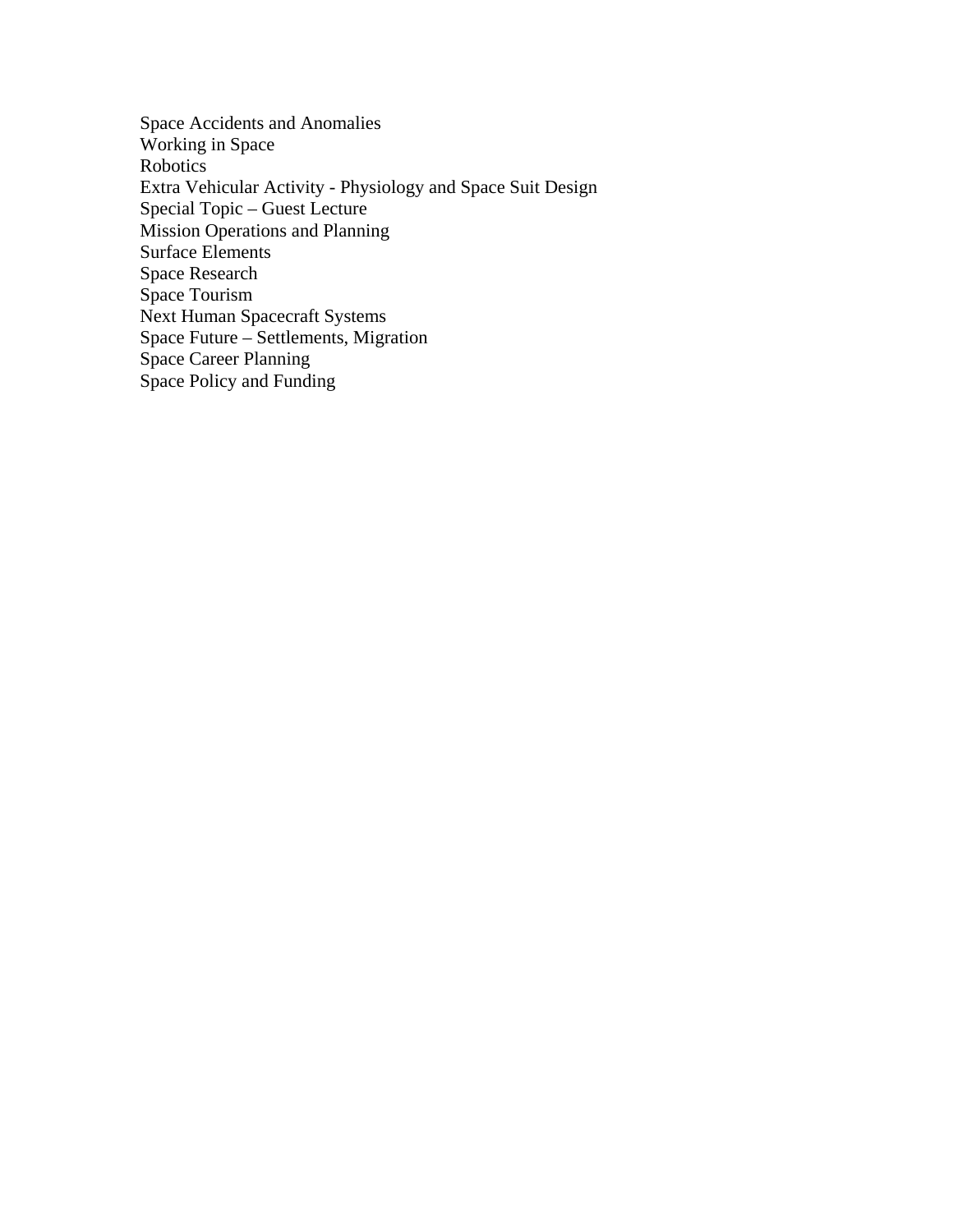#### **ASEN 3036 Detailed Lecture Topics:**

Introduction and Why space? (1 hour) Administration for the class, background information Philosophical perspective Reasons for going to space NASA and our national space policy History of human spaceflight and U.S. Exploration plans(1 hour) US Space Program goals and plans History of human spaceflight People Programs Spacecraft Space environment (1 hour) Hazards Space operational medicine Countermeasures Physiological effects of spaceflight (2 hour) Human response Long term health Biomedical aspects Psychological and sociological aspects of human spaceflight (2 hours) Crew interactions and international crew aspects Habitability Group dynamics Stress and coping Life support systems (2-3 hours) Environmental control and life support systems Spacecraft systems examples Human factors for spaceflight (1 hour) Current and recent spacecraft overview and space flight analogs (3 hours) Space Shuttle International Space Station Russian Soyuz Commercial spacecraft Analogs for space and interplanetary destinations Living in space (2 hours) Hygiene Recreation General performance factors Living and working on the ISS Space Programs (1 hour) NASA International programs Programmatic structure Historical perspectives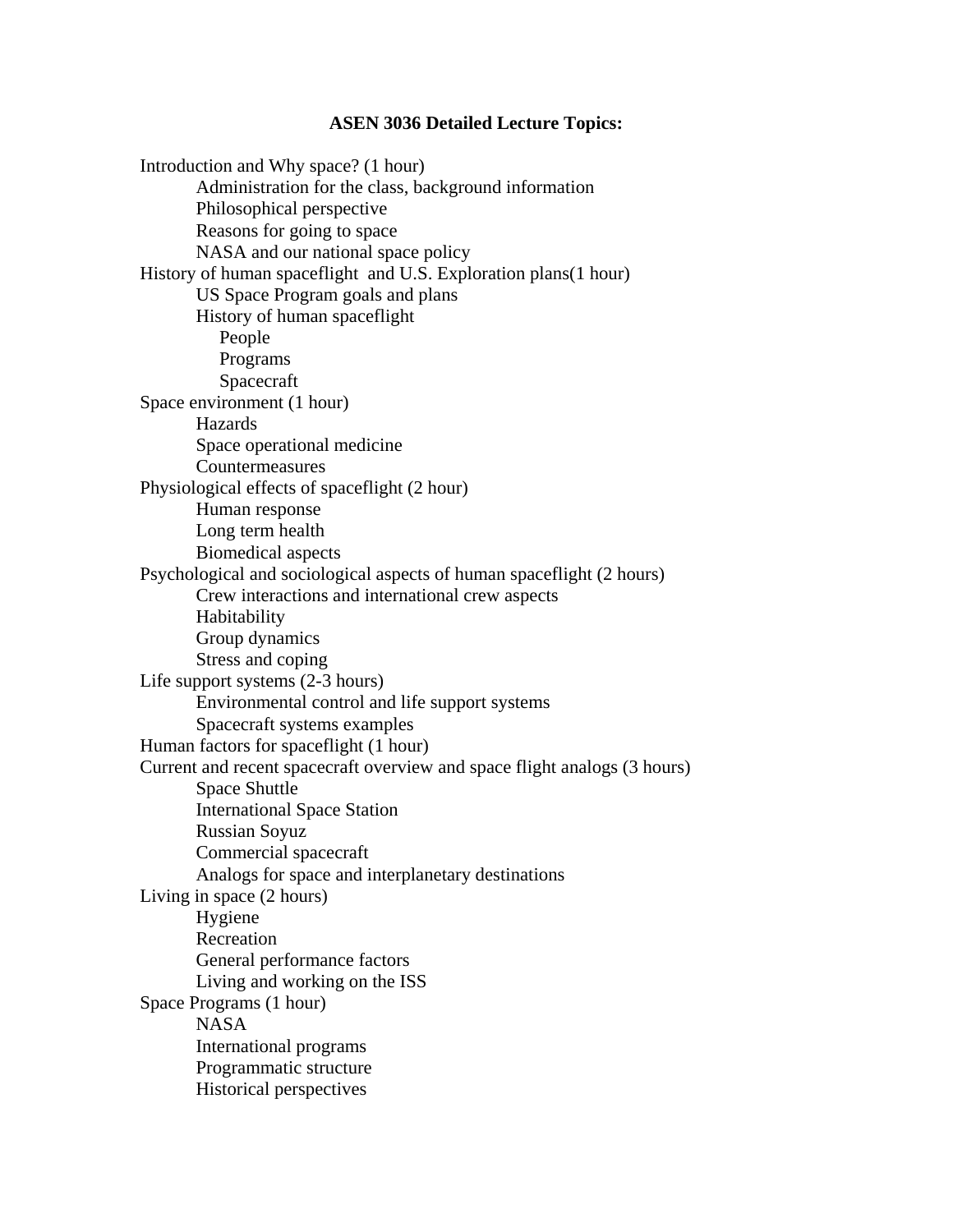Philosophical considerations Astronaut selection and training (1-2 hours) Selection process and advice Astronaut Candidate training Crew training Extra Vehicular Activity (2 hours) Physiology of space walking Space suit design Robotics (1 hour) Human interface Autonomous vs. controlled Surface Elements (1 hour) Human habitats Surface vehicles Space mission accidents and anomalies (1 hours) Spaceflight case studies Apollo 1 Challenger Columbia Russian mishaps Technical aspects Ethical and moral aspects Management decision making Space Mission Operations and Planning (1 hour) Space research (1 hour) Humans as subjects Current topics Space current events and projects (1 hour) Space tourism plans (1 hour) Past and current activities Future Future of Spaceflight (1 hour) US future programs Moon and Mars Space settlements – when, where, how Interstellar migration challenges Space Policy and Funding (1 hour) Funding Public opinion **Politics** Career planning insight (1 hour) Bioastronautics classes and study opportunities Engineering challenges Biomedical challenges Career opportunities Guest Lectures (0-2 hours)